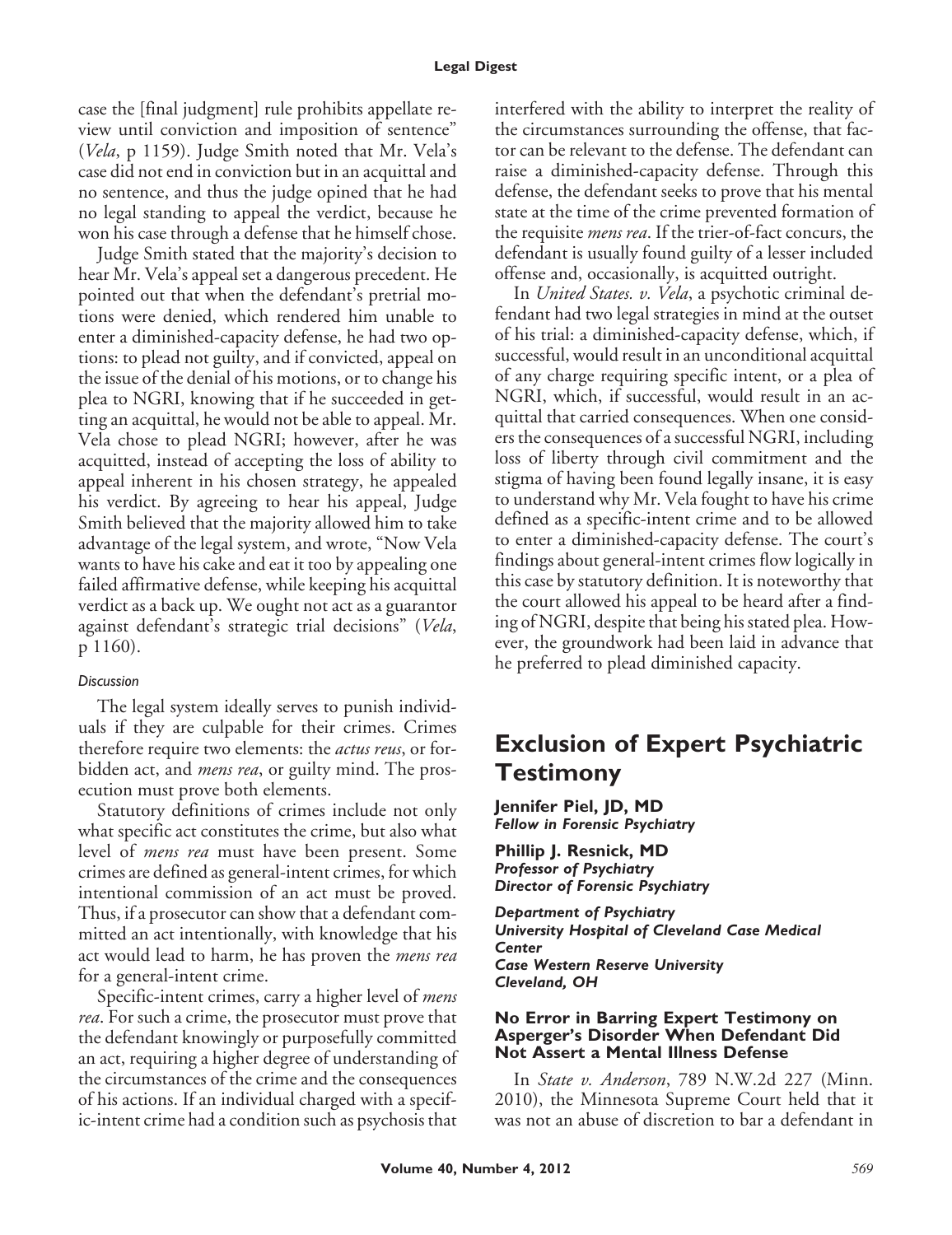his murder case from presenting expert testimony regarding Asperger's disorder. The defendant did not assert a mental illness defense, and, because it was not relevant, the trial court's exclusion of expert psychiatric testimony at trial did not violate the defendant's rights.

# *Facts of the Case*

In October 2007, police officers in Savage, Minnesota, received a phone call that a discarded purse, belonging to Ms. Katherine Olson, had been found. Police contacted Ms. Olson's roommate, who reported that Ms. Olson had traveled to Savage in response to an online advertisement for a babysitting job. A few days later, police located Ms. Olson's car and found her body in the trunk. Ms. Olson's autopsy indicated that she died of a gunshot wound; the manner of death was homicide.

The police reviewed Ms. Olson's e-mail inbox and learned that she had responded to an advertisement from "Amy" requesting a babysitter. Ms. Olson's phone records revealed that her last call was to a Michael Anderson. The police investigation revealed that he had made numerous online postings for female models, sexual encounters, and babysitters and had posed as "Amy" in several emails regarding a request for babysitting services.

The police took custody of Mr. Anderson on the basis of a missing-person investigation. He was read his *Miranda* rights, and he admitted that he made online postings, admitted that he was present when Ms. Olson was killed, and stated that a friend of his "thought it would be funny" to kill Ms. Olson. Extensive forensic DNA and ballistics evidence tied him to the crime. A grand jury indicted him for first-degree premeditated murder and second-degree intentional murder.

Initially, Mr. Anderson pleaded not guilty by reason of mental illness. Two defense experts diagnosed Asperger's disorder. Two court-ordered experts concluded that he did not have Asperger's and was not mentally ill. He withdrew his mental illness defense and entered a plea of not guilty. At trial, he argued that expert psychiatric testimony should be permitted, to demonstrate how Asperger's affected his cognitive and physical capacities. The trial court denied the motion to admit expert testimony. The jury found him guilty of all charges, and he was sentenced to life in prison without possibility of release. He appealed to the Minnesota Supreme Court.

# *Ruling*

In a unanimous decision, the Minnesota Supreme Court held that the trial court did not abuse its discretion or deny Mr. Anderson a fair trial by excluding expert psychiatric testimony about Asperger's, because he did not assert a mental illness defense. Minnesota does not recognize the doctrine of diminished capacity, and no exception to excluding expert testimony applied in this case.

# *Reasoning*

Mr. Anderson raised three issues related to the exclusion of expert psychiatric testimony in his case. First, he asserted that testimony on Asperger's was necessary to explain his physical appearance, mannerisms, and lack of empathy. Because there was no evidence to explain his appearance and behavior, he argued, he was prevented from testifying and was thus deprived of a fair trial. The trial court's exclusion of expert testimony is reviewed for abuse of discretion.

The court acknowledged that Mr. Anderson had a constitutional right to present a meaningful defense, but added that the right is not unlimited. A trial court may exclude expert testimony when the court determines that the evidence would not be helpful to the jury or when the probative value is outweighed by the danger of unfair prejudice or confusion. The court relied on evidence from the trial court that there was nothing particularly unusual about Mr. Anderson's physical appearance or mannerisms at trial. Based on the trial court's observations and risk of confusing the jury, the court concluded that the trial court did not abuse its discretion in excluding the expert testimony.

Second, Mr. Anderson alleged that expert testimony on Asperger's was necessary to negate the *mens rea* for murder. He argued that, absent psychiatric testimony, the jury would presume that his brain functioned and premeditated normally. In responding to this assertion, the Minnesota Supreme Court relied on two cases as precedent: *State v. Provost*, 490 N.W.2d 93 (Minn. 1992), and *State v. Brom*, 463 N.W.2d 758 (Minn. 1990). Minnesota does not recognize the doctrine of diminished capacity.

In *Provost*, the court held that psychiatric opinion testimony was not admissible on whether a defendant had the capacity to form the requisite subjective